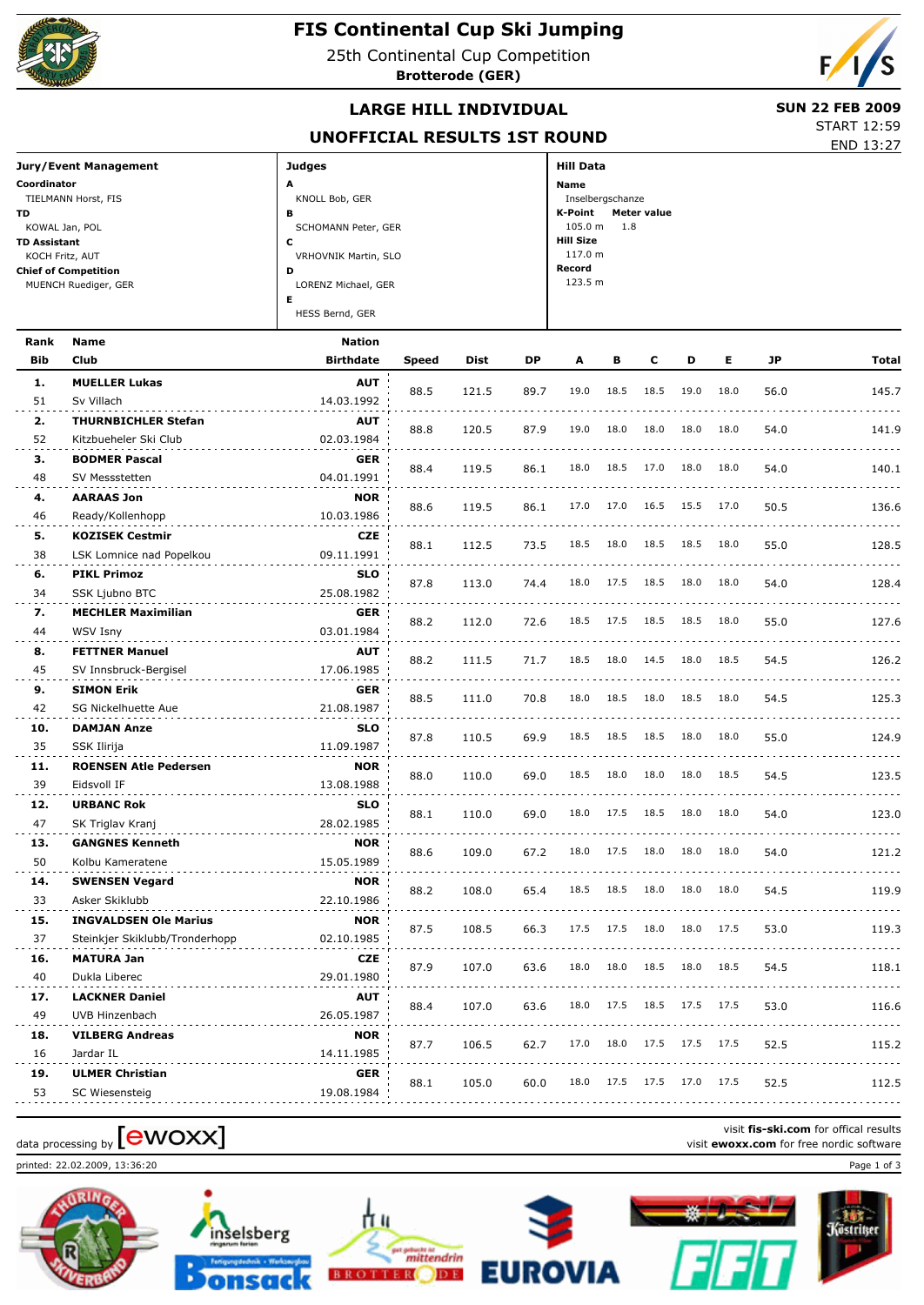| Rank           | Name                             | Nation           |       |       |        |      |      |      |           |      |      |                                     |
|----------------|----------------------------------|------------------|-------|-------|--------|------|------|------|-----------|------|------|-------------------------------------|
| Bib            | Club                             | <b>Birthdate</b> | Speed | Dist  | DP     | A    | в    | c    | D         | Е    | JP   | Total                               |
| 20.            | <b>TROFIMOV Roman-Sergeevich</b> | <b>RUS</b>       |       |       |        |      |      |      |           |      |      |                                     |
| 36             | Moskva Shvsm                     | 19.11.1989       | 87.3  | 101.5 | 53.7   | 17.0 | 17.5 | 17.5 | 17.5      | 17.5 | 52.5 | 106.2                               |
| 21.            | <b>WANK Andreas</b>              | <b>GER</b>       |       |       |        |      |      |      |           |      |      |                                     |
| 31             | WSV Oberhof 05                   | 18.02.1988       | 88.2  | 101.5 | 53.7   | 17.0 | 17.5 | 17.0 | 17.0      | 17.0 | 51.0 | 104.7                               |
| 22.            | <b>HAYBOECK Stefan</b>           | <b>AUT</b>       |       |       |        |      |      |      |           |      |      |                                     |
| 17             | UVB Hinzenbach                   | 27.08.1989       | 87.1  | 100.5 | 51.9   | 17.0 | 17.5 | 17.0 | 17.5 17.0 |      | 51.5 | 103.4                               |
| 23.            | <b>SEDLAK Borek</b>              | <b>CZE</b>       |       |       |        |      |      |      |           |      |      |                                     |
| 43             | Dukla Liberec                    | 15.06.1981       | 87.9  | 100.0 | 51.0   | 17.0 | 17.0 | 17.5 | 16.5 17.0 |      | 51.0 | 102.0                               |
| 23.            | <b>TADIC Saso</b>                | <b>SLO</b>       |       |       |        |      |      |      |           |      |      |                                     |
| 32             | SSK Ljubno BTC                   | 02.01.1988       | 87.3  | 100.0 | 51.0   | 17.0 | 17.0 | 17.0 | 17.0 17.5 |      | 51.0 | 102.0                               |
| 25.            | <b>HELGESEN Haakon</b>           | <b>NOR</b>       |       |       |        |      |      |      |           |      |      |                                     |
| 25             | Gjerstad IL                      | 15.11.1986       | 87.0  | 97.0  | 45.6   | 16.5 | 17.0 | 17.0 | 16.5 17.0 |      | 50.5 | 96.1                                |
| 25.            | <b>FREITAG Richard</b>           | <b>GER</b>       |       |       |        |      |      |      |           |      |      |                                     |
| 23             | SG Nickelhuette Aue              | 14.08.1991       | 86.3  | 97.0  | 45.6   | 16.5 | 17.5 | 16.5 | 17.0 17.0 |      | 50.5 | 96.1                                |
| 27.            | <b>STROLZ Andreas</b>            | <b>AUT</b>       |       |       |        |      |      |      |           |      |      |                                     |
| 41             | SC Arlberg                       | 01.08.1988       | 87.8  | 97.0  | 45.6   | 16.5 | 17.0 | 17.0 | 16.0      | 16.5 | 50.0 | 95.6                                |
| 28.            | <b>KUBAN Robert</b>              | <b>CZE</b>       |       |       |        |      |      |      |           |      |      |                                     |
| 3              | TJ Frenstad p.R.                 | 29.09.1991       | 87.0  | 97.0  | 45.6   | 16.0 | 16.0 | 16.0 | 16.0      | 16.0 | 48.0 | 93.6                                |
| 29.            | <b>FREUND Severin</b>            | GER              |       |       |        |      |      |      |           |      |      |                                     |
| 21             | WSV DJK Rastbuechl               | 11.05.1988       | 87.2  | 94.0  | 40.2   | 16.5 | 17.0 | 16.5 | 17.0 17.0 |      | 50.5 | 90.7                                |
| 30.            | <b>HAYBOECK Michael</b>          | <b>AUT</b>       |       |       |        |      |      |      |           |      |      |                                     |
| 30             | UVB Hinzenbach                   | 05.03.1991       | 87.3  | 91.5  | 35.7   | 16.5 | 16.5 | 16.5 | 17.0 17.0 |      | 50.0 | 85.7                                |
| 31.            | <b>DESCHWANDEN Gregor</b>        | <b>SUI</b>       |       |       |        |      |      |      |           |      |      |                                     |
| $\overline{7}$ | Horw                             | 27.02.1991       | 86.5  | 89.5  | 32.1   | 16.0 | 16.5 | 16.0 | 16.5      | 16.0 | 48.5 | 80.6                                |
| 32.            | <b>GRIGOLI Marco</b>             | SUI              |       |       |        |      |      |      |           |      |      |                                     |
| 14             | Alpina St. Moritz                | 27.04.1991       | 87.0  | 88.5  | 30.3   | 16.0 | 16.0 | 16.0 | 16.0      | 16.0 | 48.0 | 78.3                                |
| 33.            | <b>FRANCAIS Remi</b>             | SUI              |       |       |        |      |      |      |           |      |      |                                     |
| 9              | Les Diablerets                   | 24.03.1989       | 86.8  | 90.5  | 33.9   | 15.0 | 15.5 | 14.5 | 14.5      | 14.5 | 44.0 | 77.9                                |
| 34.            | <b>GLASDER Michael J</b>         | <b>USA</b>       |       |       |        |      |      |      |           |      |      |                                     |
| 8              | Norge Ski Club                   | 27.03.1989       | 87.1  | 88.5  | 30.3   | 15.5 | 15.5 | 16.0 | 15.5      | 16.0 | 47.0 | 77.3                                |
| 35.            | <b>ZHAPAROV Radik</b>            | <b>KAZ</b>       |       |       |        |      |      |      |           |      |      |                                     |
| 29             | ShVSM Almaty                     | 29.02.1984       | 86.8  | 86.5  | 26.7   | 16.5 | 16.5 | 16.0 | 16.0      | 16.0 | 48.5 | 75.2                                |
| 36.            | <b>ZYLA Piotr</b>                | <b>POL</b>       |       |       |        |      |      |      |           |      |      |                                     |
| 27             | KS Wisla Ustronianka             | 16.01.1987       | 86.2  | 86.5  | 26.7   | 16.0 | 16.5 | 16.0 | 15.5      | 16.0 | 48.0 | 74.7                                |
| 36.            | <b>KUBACKI Dawid</b>             | <b>POL</b>       |       |       |        |      |      |      |           |      |      |                                     |
| 18             | TS Wisla Zakopane                | 01.01.1990       | 86.7  | 86.5  | 26.7   | 16.0 | 16.0 | 16.0 | 16.0      | 16.5 | 48.0 | 74.7                                |
| 38.            | <b>POPPINGER Manuel</b>          | <b>AUT</b>       |       |       |        |      |      |      |           |      |      | $\sim$ $\sim$ $\sim$ $\sim$         |
| 11             | SV Innsbruck-Bergisel            | 19.05.1989       | 86.0  | 84.5  | 23.1   | 16.0 | 16.0 | 16.0 | 16.0      | 16.0 | 48.0 | 71.1                                |
| 39.            | <b>TAKHTAKHUNOV Assan</b>        | KAZ              |       |       |        |      |      |      |           |      |      | $\omega$ is $\omega$ in             |
| 20             | Almaty                           | 25.09.1986       | 86.4  | 82.0  | 18.6   | 15.5 | 15.5 | 15.5 | 15.5 15.5 |      | 46.5 | 65.1<br>$\sim$ $\sim$ $\sim$ $\sim$ |
| 40.            | <b>KOWAL Dawid</b>               | <b>POL</b>       |       |       |        |      |      |      |           |      |      |                                     |
| 15             | KS Start Krokiew Zakopane        | 17.12.1988       | 86.3  | 81.0  | 16.8   | 14.5 | 15.0 | 14.5 | 14.5 14.5 |      | 43.5 | 60.3                                |
| 41.            | <b>MIETUS Krzysztof</b>          | <b>POL</b>       |       |       |        |      |      |      |           |      |      |                                     |
| 24             | KS Start Krokiew Zakopane        | 08.03.1991       | 85.7  | 77.5  | 10.5   | 15.0 | 15.5 | 15.5 | 15.5 15.5 |      | 46.5 | 57.0                                |
| 42.            | <b>LEVKIN Evgeni</b>             | KAZ              |       |       |        |      |      |      |           |      |      |                                     |
| 12             | Almaty Skiclub                   | 14.10.1992       | 87.0  | 76.5  | 8.7    | 15.5 | 15.5 | 15.0 | 14.5 15.5 |      | 46.0 | 54.7                                |
| 43.            | <b>LOBBEN Thomas</b>             | <b>NOR</b>       |       |       |        |      |      |      |           |      |      |                                     |
| 26             | IL Moingen                       | 03.05.1983       | 86.5  | 77.5  | 10.5   | 14.0 | 15.0 | 14.5 | 14.0      | 14.0 | 42.5 | 53.0                                |
| 44.            | <b>ALEXANDER Nicholas</b>        | <b>USA</b>       |       |       |        |      |      |      |           |      |      |                                     |
| 22             | NEW York SKI ED Foundation       | 24.08.1988       | 85.8  | 73.0  | 2.4    | 15.0 | 14.5 | 15.5 | 14.0      | 15.5 | 45.0 | 47.4                                |
| 45.            | <b>GUIGNARD Antoine</b>          | SUI              |       |       |        |      |      |      |           |      |      |                                     |
| 19             | Le Brassus                       | 30.07.1984       | 86.8  | 74.0  | 4.2    | 14.0 | 13.5 | 13.5 | 13.5 13.5 |      | 40.5 | 44.7                                |
| 46.            | <b>LAMB Christopher</b>          | <b>USA</b>       |       |       |        |      |      |      |           |      |      |                                     |
| 10             | NEW York SKI ED Foundation       | 21.06.1989       | 86.6  | 70.5  | $-2.1$ | 14.0 | 14.0 | 13.0 | 13.0 13.5 |      | 40.5 | 38.4                                |
|                |                                  |                  |       |       |        |      |      |      |           |      |      |                                     |

printed: 22.02.2009, 13:36:20 Page 2 of 3



inselsberg bonsa



visit **fis-ski.com** for offical results data processing by **CWOXX** Next Compared at a processing by **CWOXX** Visit **ewoxx.com** for offical results